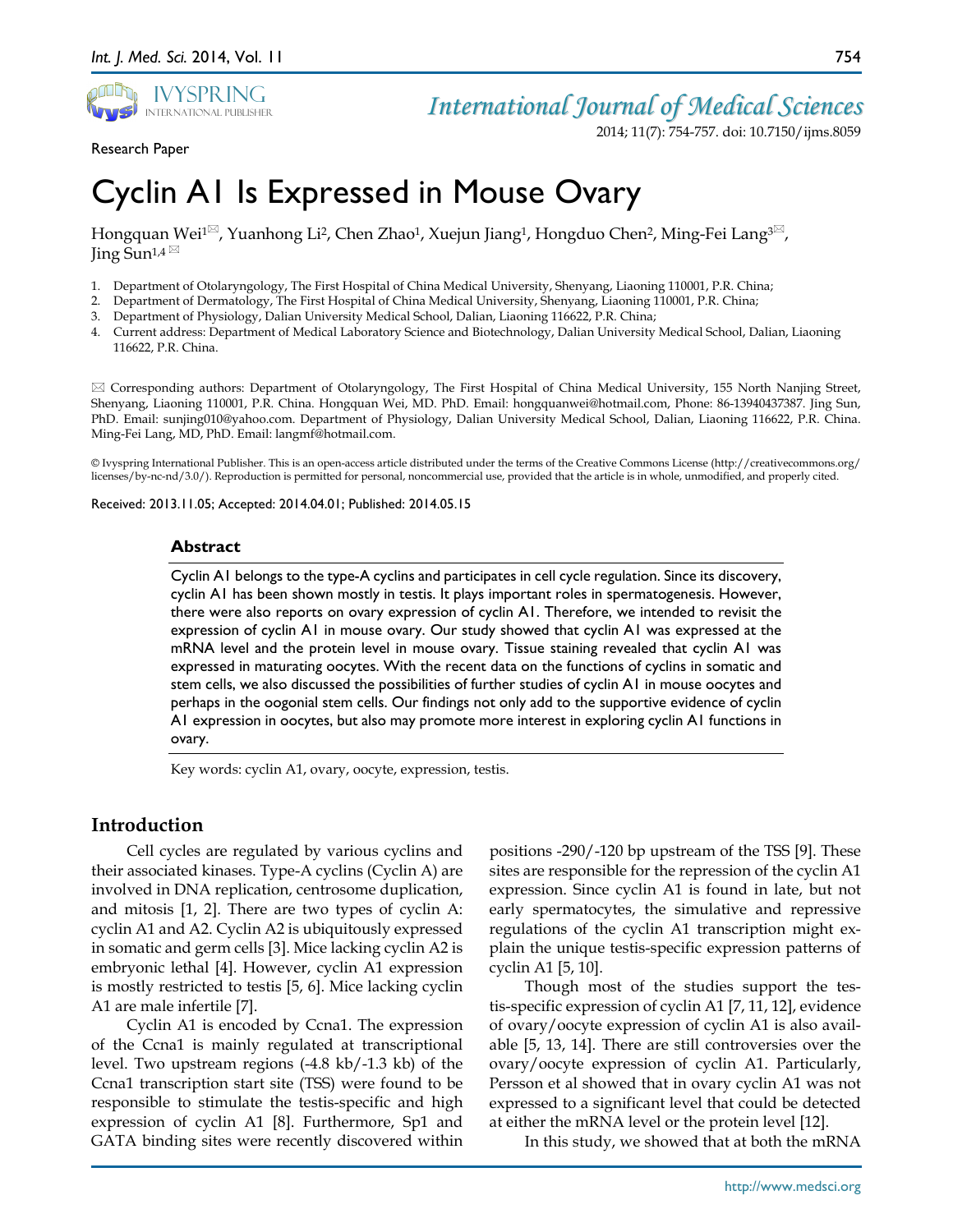level and the protein level cyclin A1 was detected in mouse ovary/oocyte. This study may provide some additional in vivo evidence that cyclin A1 is expressed in mouse ovary/oocyte and is not only restricted to male reproductive system.

# **Materials and Methods**

## **Animals**

C57BL/6 mice (12-week old) were purchased from the Experiment Animal Center of China Medical University, and were sacrificed immediately by euthanasia for tissue collections. Experiments and protocols were approved by the ethic committee, University Animal Care and Use Committee (protocol SCXK-2008-0005).

### **RT-PCR**

RNAs were extracted from the tissues of the mice by RNAiso reagent (Takara) and were reversely transcribed to cDNAs using the AMV Reverse Transcriptase XL in RNA PCR kit (AMV) Version 3.0 (Takara) according to the manufacturer's instructions. PCR were performed with Ex Taq Hot-Start DNA Polymerase in the RNA PCR kit: 94 °C, 2 min; 94 °C, 30 sec, 54 °C, 30 sec, 72 °C 1 min for 35 cycles; 72 °C, 5min. The primers were: for cyclin A1 forward: 5'-CGCACAGAGACCCTGTACTT-3'; reverse: 5'-TTGGAACGGTCAGATCAAAT-3', PCR product size is about 250 bp; for actin forward: 5'-TGTTACCAACTGGGACGACA-3'; reverse 5'-TCTCAGCTGTGGTGGTGAAG-3', PCR product size is about 390 bp.

#### **Tissue Sections**

Tissues from the mice were collected and fixed in 4% paraformaldehyde at 4  $^{\circ}$ C overnight; then rinsed for 30 minutes in PBS three times, and sequentially bathed in 10%, 20%, and 30% sucrose in PBS to cryoprotect until the tissues sank to the bottom. The tissues were embedded with OCT and subsequently stored at -80 °C until use. Cryostat sections (7-10μm) were cut and plated on gelatin-coated glass slides and dried overnight prior to immunofluorescence.

#### **Immunofluorescence**

Immunofluorescence was done as described previously [9]. Briefly, sections were blocked in PBS containing 5% donkey serum and 0.1% Triton X-100 then incubated with the following primary antibody: rabbit anti-Cyclin A1 antibody (H-230) (Santa Cruz; 1:200 dilution). The secondary antibodies used were goat anti-rabbit Alexa 594 (Molecular Probes; 1:800 dilution).

### **Results**

## **Expression of Cyclin A1 mRNA in Different Tissues**

We first examined expression of cyclin A1 in various mouse tissues by RT-PCR (Fig. 1). Cyclin A1 was expressed in mouse testis, as expected. We were also able to detect cyclin A1 in mouse ovary. As a negative control, mouse greater omentum had no expression of cyclin A1. Please note that only the most relevant results were shown in Fig. 1.



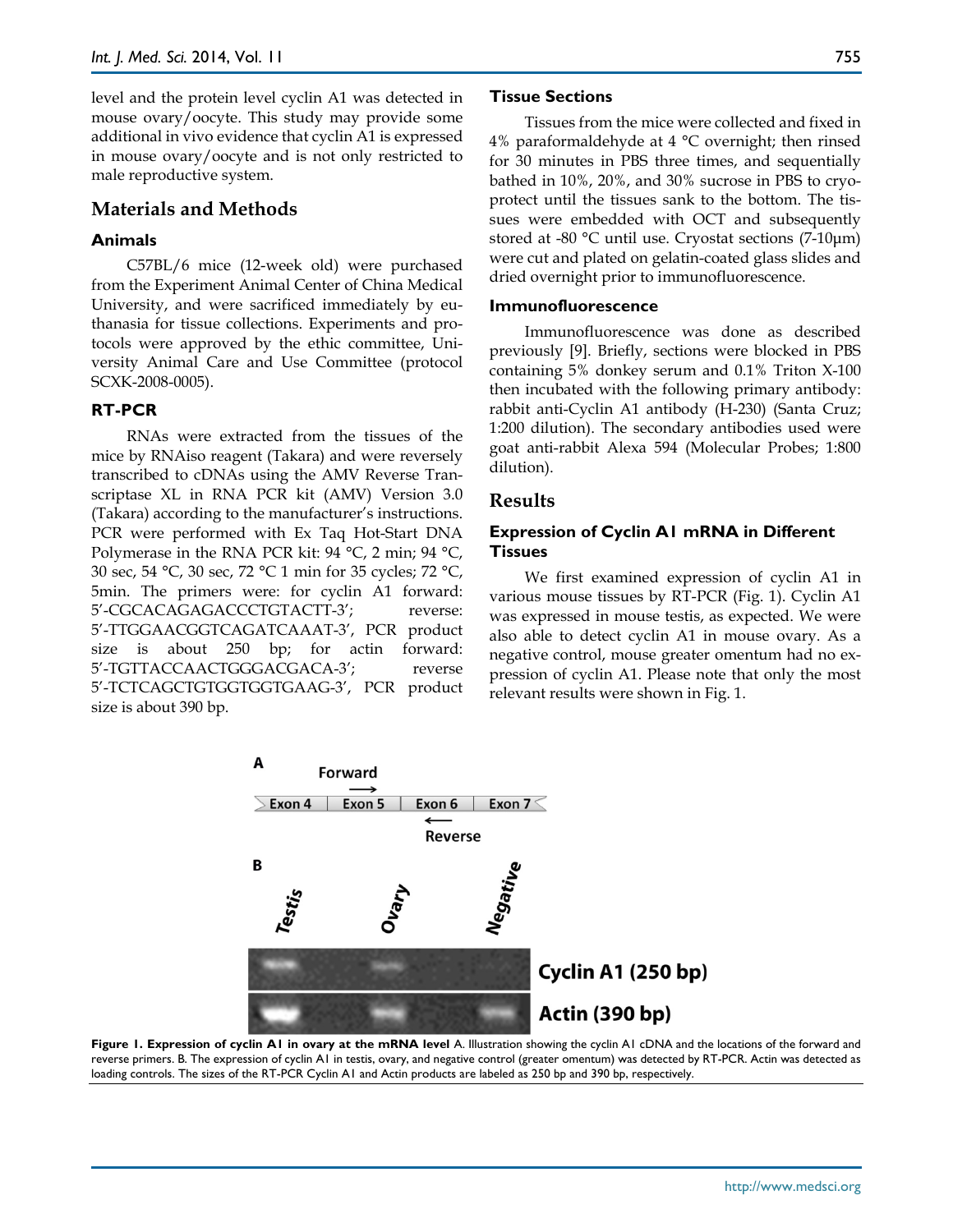

**Figure 2. Expression of cyclin A1 in maturating oocytes at the protein level** A. Cyclin A1 expression in testis was examined to confirm the antibody in a cyclin A1 positive tissue. B. Cyclin A1 expression was detected in oocytes, at various maturating stages. Arrow: oocyte close to ovulation; arrow head: oocyte at an earlier maturating stage; stars: fimbriae of the fallopian tube. C. Background (or non-specific) staining of the ovary without primary cyclin A1 antibody.

# **Validation of the Cyclin A1 Antibody**

To further verify the RT-PCR results in ovary, we took immunofluorescence as a more direct approach (regarding the tissue origin) to the cyclin A1 expression in known positive and negative tissues. Our antibodies were able to detect cyclin A1 in mouse testis specifically (Fig. 2A), similar to the results by RT-PCR. However, we didn't' detect cyclin A1 expression in known negative tissues (data not shown). In addition, immunofluorescence without the primary antibody (against cyclin A1) also confirmed the specificity of the staining (data not shown).

# **Expression of Cyclin A1 Protein in Ovary**

After the validation of the cyclin A1 antibody, we set up experiments to detect cyclin A1 expression in mouse ovary. The results (Fig. 2B) showed indeed that cyclin A1 was expressed in ovary. The cyclin A1 expression was not found everywhere in the ovary, but rather in developing/maturating oocytes. By a closer look at the morphologies of the follicles and the oocytes, the oocytes in Fig. 2B were at various maturating stages. The more mature oocyte in Fig. 2B was also in close proximity to the fimbriae of the fallopian tube, indicating that the oocyte was near ovulation. The expression of the cyclin A1 was so restricted that most of the other parts of the ovary didn't express it. Fig. 2C was a negative control, showing the background, but non-specific staining in mouse ovary, without the primary cyclin A1 antibody. This negative control was also to indicate the specificity of the antibody.

# **Discussion**

We intended to revisit the topic of cyclin A1 expression in female reproductive system by assessing at the mRNA and the protein levels. Our findings concluded that cyclin A1 was expressed in oocytes. Though further studies are necessary to uncover the functional roles of such expression, at least the current study adds to the evidence that cyclin A1 is expressed in the female reproductive system. Furthermore, we also showed in vivo and confirmed the cyclin A1 expression in developing oocytes. Presumably, the maturation specific expression patterns may suggest some unique functions in these cell types.

Since the discovery of cyclin A1, there have been different opinions on its sites of expression. Most of the studies support the testis-specific expression [7, 11, 12]. However, ovary expression was also found or implied [5, 13, 14]. In this study, we detected cyclin A1 expression in mouse ovary at the mRNA level and the protein level. Immunofluorescence staining revealed that the cyclin A1 expression was in maturating oocytes, but not in other parts of the ovary. Compared to sperms in testis, oocytes are much fewer in quantities in ovary. This may explain the difficulties in detecting cyclin A1 expression in ovary. Another explanation may be due to the detection methods, sensitivity or specificity, which are more important in detecting low or tempo-spatial gene expressions. It is interesting and significant that cyclin A1 expression was found in maturating oocytes. Cyclin A1 is a cell cycle regulator and forms complexes with cyclin-dependent kinase 1 (CDK1) and CDK2 [15, 16]. These complexes have been suggested playing roles in DNA double-strand breaks (DSB) repair (required in meiotic recombination) and G2-M transition in meiosis [7, 15, 16].

Mice lacking cyclin A1 can survive, but males become infertile [7]. These observations indicate that cyclin A1 is not essential for survival but is unique in spermatogenesis. Female mice lacking the cyclin A1 expression was developmentally normal and reproduction was not affected, either. The expression of cyclin A1 in oocytes could also suggest its normal role in oogenesis under wild type conditions. However, it may be more challenging to confirm this, compared to cyclin A1 in spermatogenesis.

It is known that cyclins are redundant [1]. The missing functions of one cyclin can be substituted by